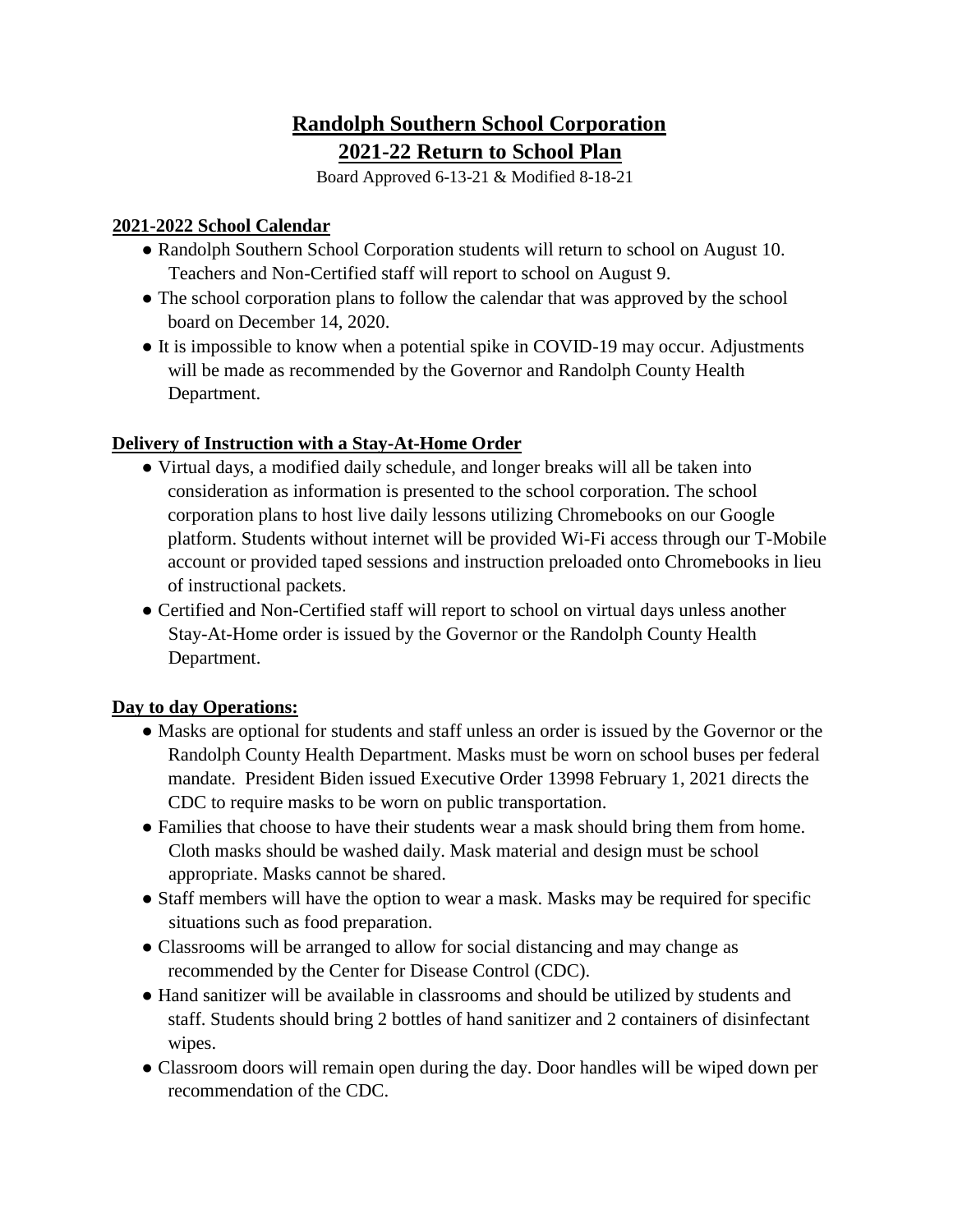- Lunches
	- Lunch periods will return to normal times in each cafeteria.
	- Hot lunches will be served in on plastic trays with silverware. Eating utensils will be washed and sterilized each day with the new cafeteria dishwasher.
	- Cafeteria staff may be required to wear masks during serving periods.
	- Cafeteria tables will be spread out and students may be seated utilizing a seating chart to allow for contact tracing depending upon recommendations from the CDC.
	- Tables will be wiped down and sprayed after each lunch period utilizing an approved sanitizing agent.
	- Students and staff must pack lunch or eat school lunch. No deliveries will be allowed. This policy may change as CDC guidelines change.
- Breakfast
	- Elementary students will pick up breakfast and eat at cafeteria tables.
	- $\circ$  High school students will continue eating breakfast in the cafeteria and practice social distancing at tables.
	- Cafeteria staff and janitors will clean tables after students' report to class.
- Restroom breaks will be provided to high school students utilizing passes. K-6 students will go to the restroom in cohort groups and practice social distancing in designated areas. Students must wash their hands.
	- Drinking water and fountains will be back in use for the school year unless a directive is given by the Governor or Randolph County Health Department.
- Passing periods and the locker bays
	- Students may wear masks during passing periods.
	- Students will utilize the right side of hallways in one-way direction.
	- Locker bays: Junior high students will be located on the south side of the building to allow students to have one locker bay between each other.
	- Students will not be allowed to congregate. No students may share lockers.
	- Washing hands with soap and water is recommended frequently as well as hand sanitizer.
	- Students will be dismissed in an orderly fashion after the bell rings.
	- RSE teachers will dismiss 5th and 6th grades by the schedule set by the Principal.
- Parent-teacher conferences
	- Teachers and parents will meet utilizing social distance protocols.
	- A Google Hangout can be utilized by teachers with an assigned time.
	- Teachers will also conduct phone conferences.

#### **Transportation:**

● Students and bus drivers must wear masks on school buses per federal mandate. President Biden issued Executive Order 13998 February 1, 2021 directs the CDC to require masks to be worn on public transportation.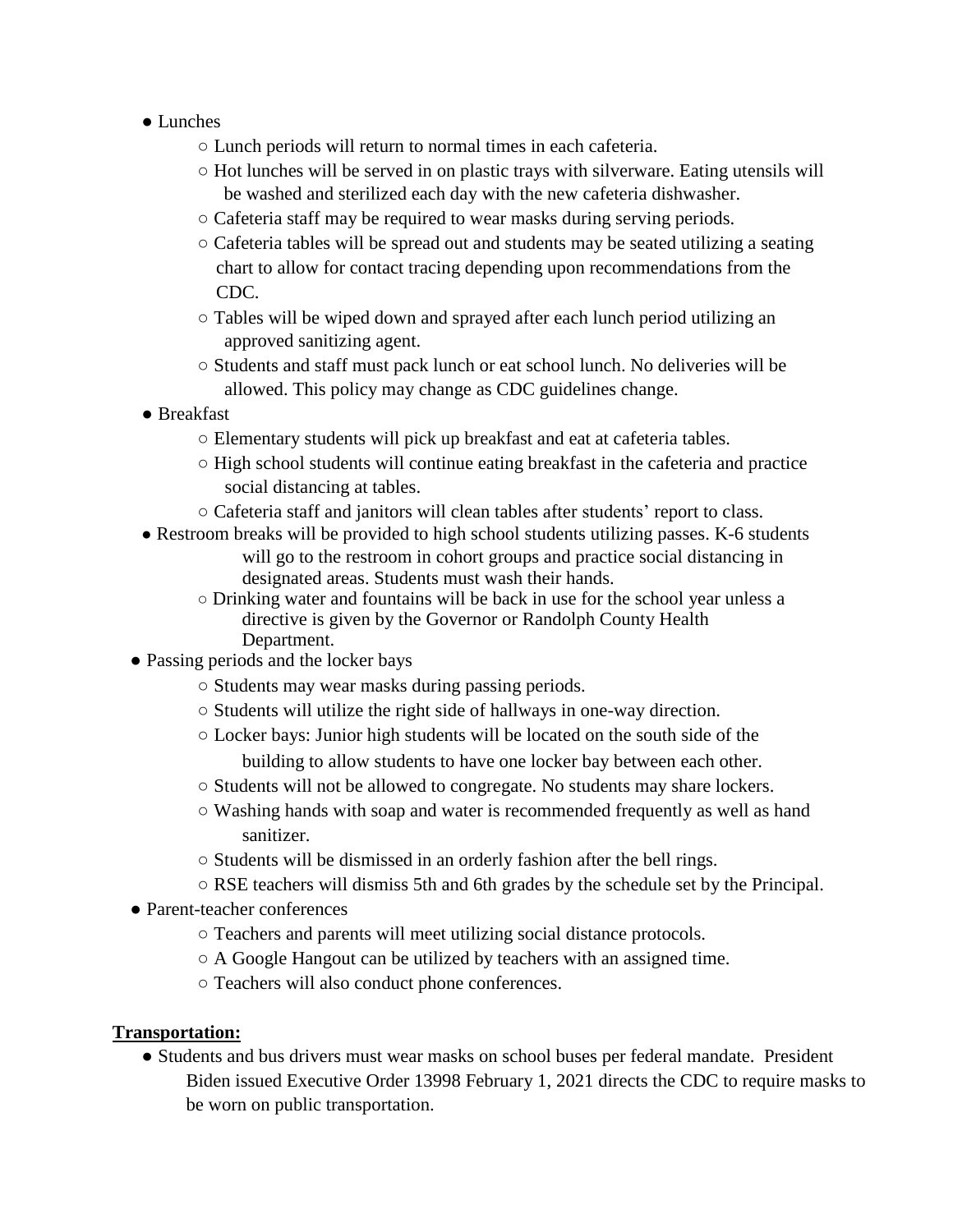- Bus drivers may wear gloves or use hand sanitizer.
- Seating charts will be utilized on school buses in cohorts. Siblings will sit together.
- Buses will be fogged or spritz after each route with an approved sanitizing agent.
- Students at bus stops should social distance.
- Mini-buses will be cleaned by drivers utilizing sanitizing spritz after extra-curricular events.
- Morning Drop Off
	- o Elementary students riding a bus will be dropped off at door 19.
	- o High school students riding a bus will enter the building using door 22.
	- o Elementary parents bringing students to school will drop off students at door 15.
	- o High school parents bringing students to school will drop off students at door 1.
- Dismissal
	- o The elementary school will dismiss at 3:00 p.m. and the high school will dismiss at 3:02 p.m.
	- o Elementary students riding a bus will be dismissed by grade level will exit door 19.
	- o Student drivers, walkers, and parents picking up students will be dismissed before school buses have exited.
	- o Elementary parents picking up students will need to utilize door 15.
	- o High school parents picking up students will need to utilize the south parking lot. Students will exit doors 3 and 4.
	- o Parents please do not block doors 1 and 2.

#### **Plan for students identified or suspected with COVID-19:**

- Students and parents have the right to choose to be vaccinated.
- Vaccinated students will not need to quarantine if they are in close contact with a person that has contracted COVID-19 per CDC guidelines.
- **Close Contact:**

A close contact is defined as any individual within 6 feet of an infected person (laboratory confirmed or probable case) for a total of 15 minutes or more within a 24-hour period.

> Exception to the close contact definition: In the K-12 indoor classroom setting, the definition excludes students who were 3 to 6 feet of an infected student (laboratory confirmed or a clinically compatible illness) if both the infected student and the exposed student(s) correctly and consistently wore well-fitting masks the entire time. This exception does not apply to teachers, staff, or other adults in the classroom setting.

- Parent screening measures before a child leaves home (keep child home if one or more symptoms not otherwise explained):
	- Fever 100.4° F or greater Cough Chills
	- Difficulty breathing Muscle ache Headache
	- Sore throat Loss of taste or smell
- Students that are not feeling well will be sent to the nurse's clinic by the teacher.
	- The school nurse will evaluate students for the COVID-19 symptoms.